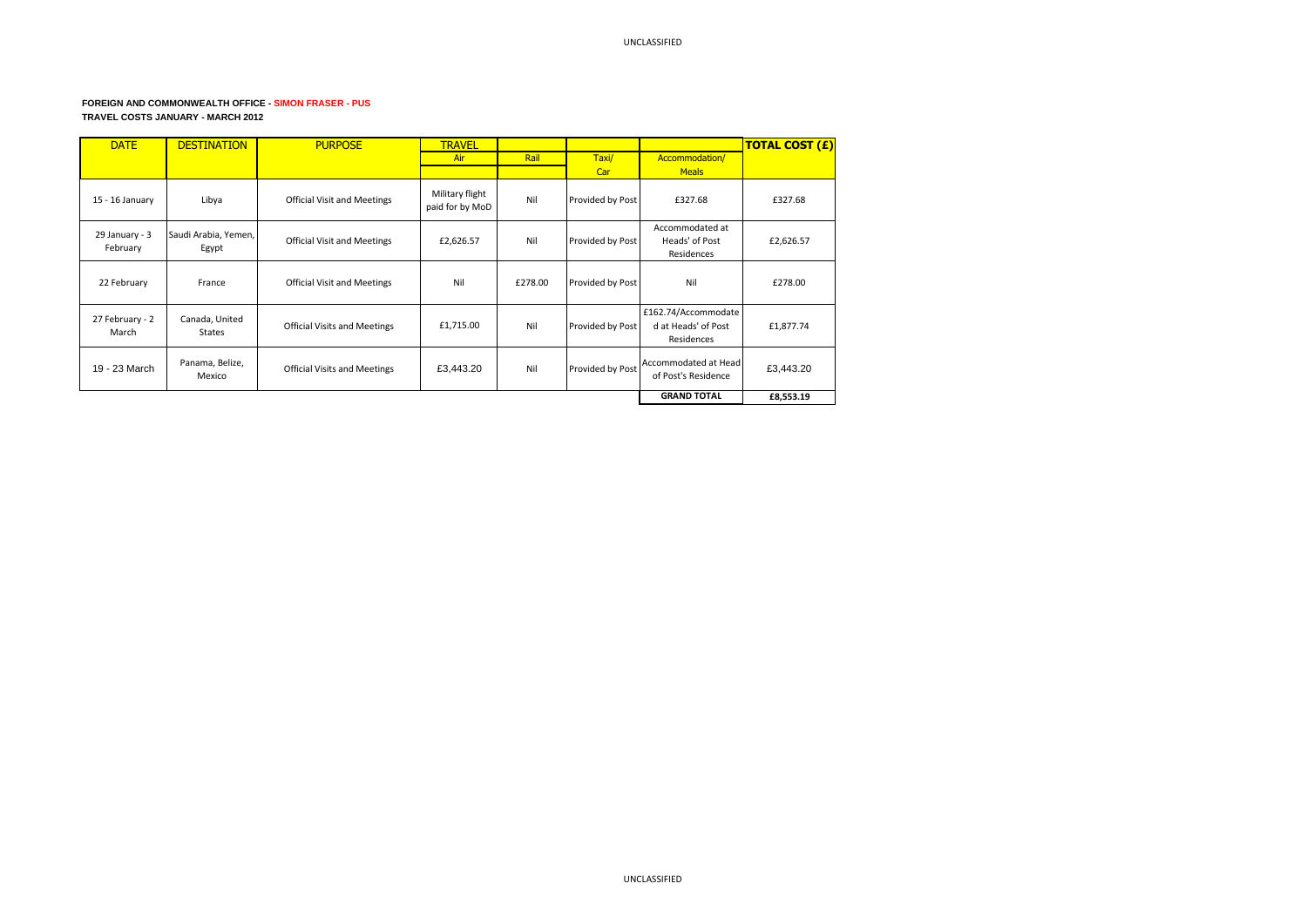## FOREIGN AND COMMONWEALTH OFFICICE - GEOFFREY ADAMS - DIRECTOR GENERAL POLITICAL **TRAVEL COSTS JANUARY - MARCH 2012**

| <b>DATE</b>                | <b>DESTINATION</b>           | <b>PURPOSE</b>                      | <b>TRAVEL</b> |         |              |                                                               | <b>TOTAL COST</b><br>(E) |
|----------------------------|------------------------------|-------------------------------------|---------------|---------|--------------|---------------------------------------------------------------|--------------------------|
|                            |                              |                                     | Air           | Rail    | Taxi/<br>Car | Accommodation/<br><b>Meals</b>                                |                          |
| 11-13 January              | Denmark                      | <b>Official Visit and Meetings</b>  | £271.50       | £34.00  | £63.37       | Accommodated at Head<br>of Post's Residence                   | £368.87                  |
| 18-20 January              | <b>United States</b>         | <b>Official Visit and Meetings</b>  | £2,501.03     | £19.00  | Nil          | Accommodated at Head<br>of Post's Residence                   | £2,520.03                |
| 31 January - 2<br>February | South Africa                 | <b>Official Visit and Meetings</b>  | £2,491.53     | Nil     | Nil          | Accommodated at Head<br>of Post's Residence                   | £2,491.53                |
| 27 February - 2<br>March   | Japan, South Korea,<br>China | <b>Official Visits and Meetings</b> | £4.484.63     | £19.00  | £217.12      | £6.34/ Accommodated<br>at Heads' of Post<br><b>Residences</b> | £4,727.09                |
| 7 March                    | London                       | <b>Official Engagement</b>          | Nil           | Nil     | £8.00        | Nil                                                           | £8.00                    |
| 14-15 March                | Portsmouth                   | <b>Official Engagement</b>          | Nil           | £36.00  | Nil          | Nil                                                           | £36.00                   |
| 19 - 20 March              | Belgium                      | <b>Official Visit and Meetings</b>  | Nil           | £278.00 | £16.91       | £153.46                                                       | £448.37                  |
| 22 - 23 March              | Belgium                      | <b>Official Visit and Meetings</b>  | £226.00       | £141.00 | £29.60       | £159.26<br><b>GRAND TOTAL</b>                                 | £555.86<br>£11.155.75    |
|                            |                              |                                     |               |         |              |                                                               |                          |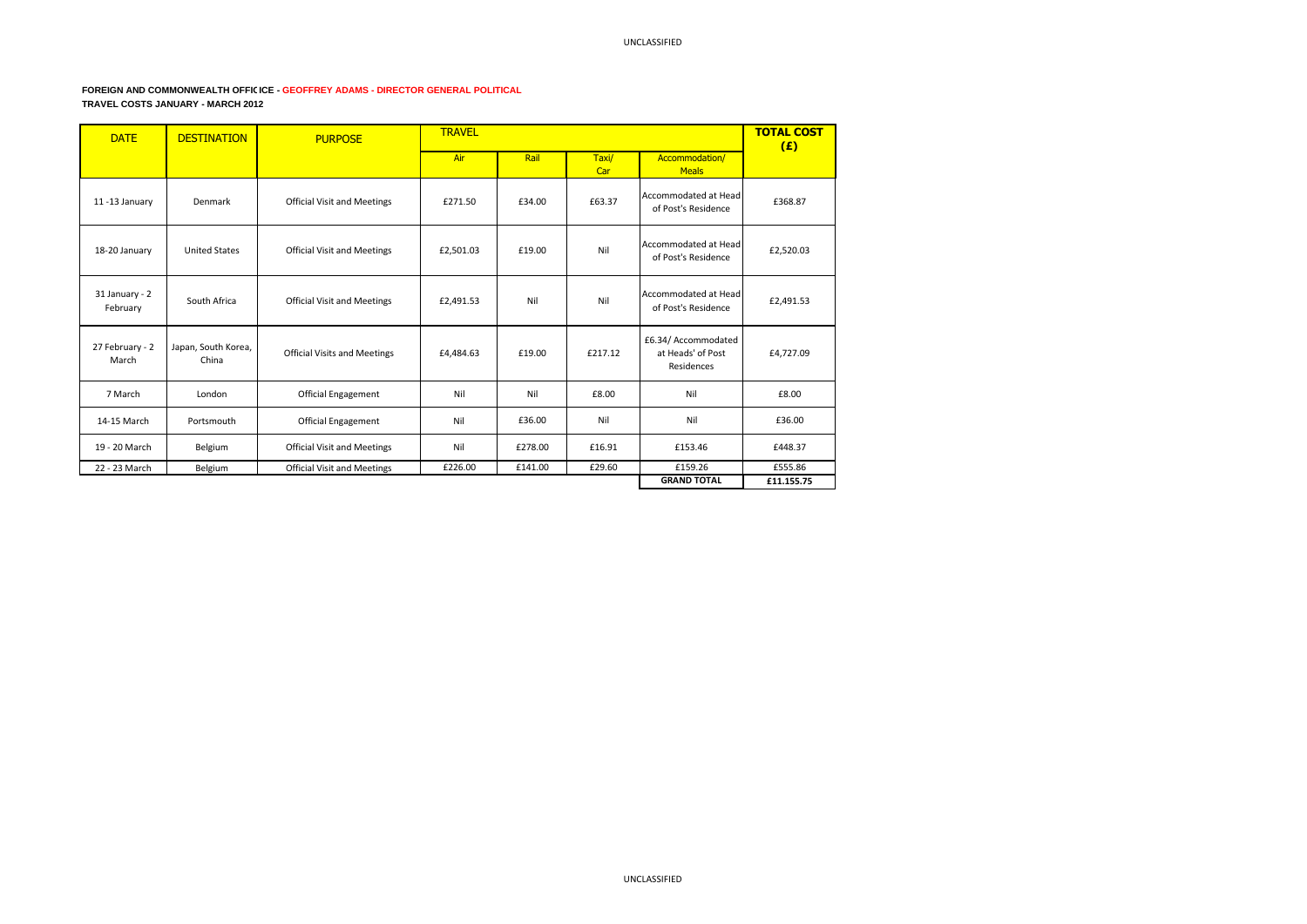## **FOREIGN AND COMMONWEALTH OFFICE - JOHN ASHTON - SPECIAL REPRESENTATIVE FOR CLIMATE CHANGE TRAVEL COSTS JANUARY - MARCH 2012**

|                  |                      |                                     |           |      | <b>TRAVEL</b> |                    |                       |
|------------------|----------------------|-------------------------------------|-----------|------|---------------|--------------------|-----------------------|
| <b>DATE</b>      | <b>DESTINATION</b>   | <b>PURPOSE</b>                      | Air       | Rail | Taxi/         | Accommodation/     | <b>TOTAL COST (£)</b> |
|                  |                      |                                     |           |      | Car           | <b>Meals</b>       |                       |
| 20 - 23 January  | Barbados / Grenada   | <b>Official Visits and Meetings</b> | £5,111.81 | Nil  | Nil           | £314.70            | £5,426.51             |
| January          | Various              | <b>Official Meetings</b>            | Nil       | Nil  | £259.22       | Nil                | £259.22               |
| 2 - 3 February   | Oxford               | <b>Official Engagement</b>          | Nil       | Nil  | £56.00        | Nil                | £56.00                |
| 5 - 6 February   | Germany              | <b>Official Visits and Meetings</b> | £564.50   | Nil  | £38.56        | Nil                | £603.06               |
| 22 - 23 February | France               | <b>Official Visits and Meetings</b> | £278.00   | Nil  | £6.87         | £295.86            | £580.73               |
| February         | Various              | <b>Official Meetings</b>            | Nil       | Nil  | £109.65       | Nil                | £109.65               |
| 5 - 9 March      | <b>United States</b> | <b>Official Visits and Meetings</b> | £2.254.53 | Nil  | £228.20       | £945.16            | £3.427.89             |
| 30 March         | Denmark              | <b>Official Visits and Meetings</b> | £525.70   | Nil  | Nil           | Nil                | £525.70               |
| March            | Various              | <b>Official Meetings</b>            | Nil       | Nil  | £207.39       | Nil                | £207.39               |
|                  |                      |                                     |           |      |               | <b>GRAND TOTAL</b> | £11.196.15            |

## **FOREIGN AND COMMONWEALTH OFFICE - BARBARA WOODWARD - DIRECTOR GENERAL EUROPE AND CONSULAR TRAVEL COSTS JANUARY - MARCH 2012**

| <b>DATE</b>                  | <b>DESTINATION</b>                   | <b>PURPOSE</b>                      | <b>Air</b> | Rail   | Taxi/  | Accommodation/                                             | <b>TOTAL COST (£)</b> |
|------------------------------|--------------------------------------|-------------------------------------|------------|--------|--------|------------------------------------------------------------|-----------------------|
|                              |                                      |                                     |            |        | Car    | <b>Meals</b>                                               |                       |
| $28$ January - 3<br>February | Singapore, Malaysia<br>and Indonesia | <b>Official Visits and Meetings</b> | £4,053.26  | £34.00 | Nil    | £286.09/<br>Accommodated at<br>Heads' of Post<br>Residence | £4,373.35             |
| 28 February                  | London                               | <b>Official Engagement</b>          | Nil        | Nil    | £29.00 | Nil                                                        | £29.00                |
| 7 - 10 March                 | Washington                           | <b>Official Visit and Meetings</b>  | £1,412.13  | £34.00 | Nil    | Accommodated at Head<br>of Post's Residence                | £1,446.13             |
|                              |                                      |                                     |            |        |        | <b>GRAND TOTAL</b>                                         | £5,848.48             |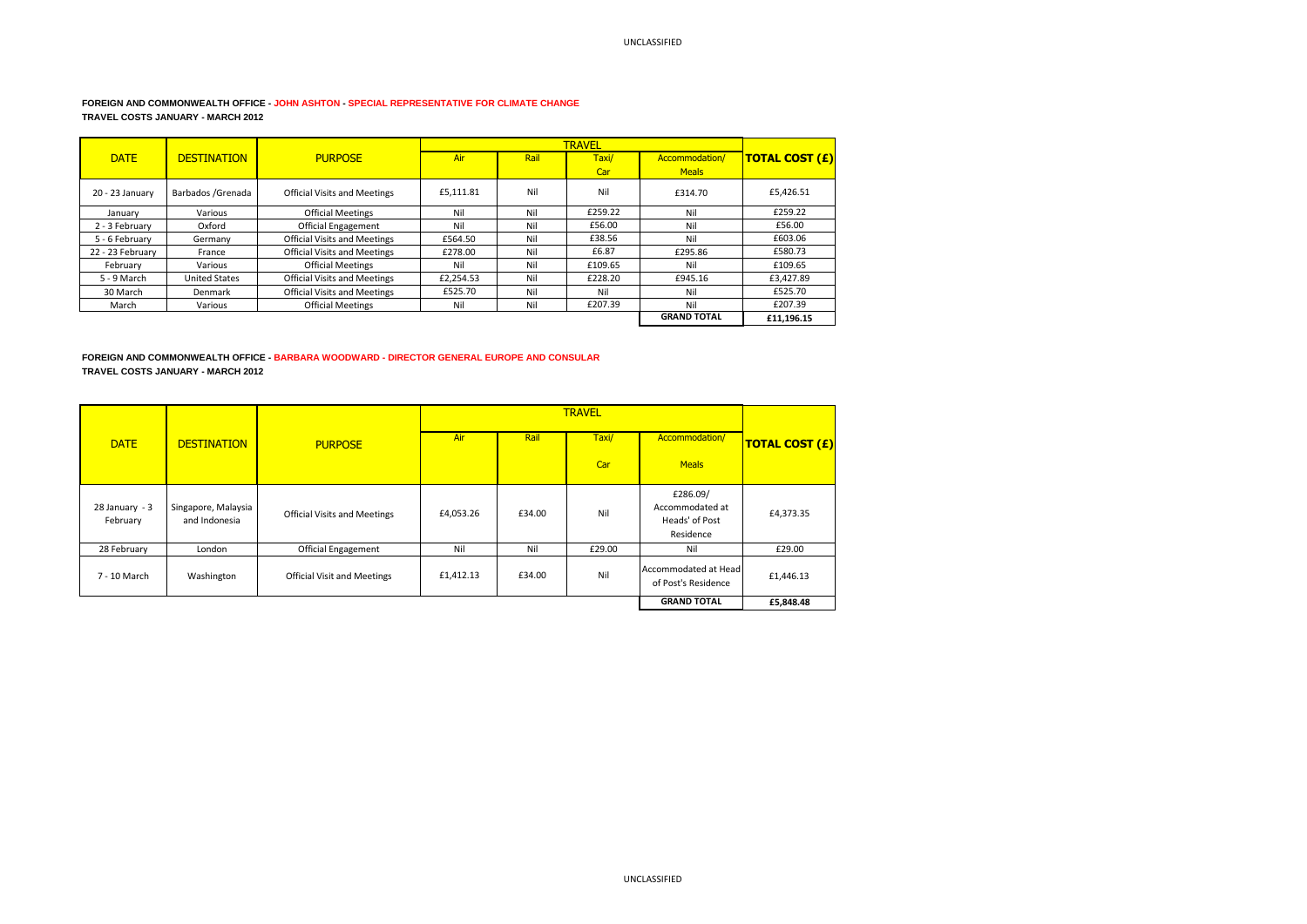# **FOREIGN AND COMMONWEALTH OFFICE - IAIN MACLEOD - LEGAL ADVISER TRAVEL COSTS JANUARY - MARCH 2012**

| <b>DATE</b> | <b>DESTINATION</b> | <b>PURPOSE</b> | Air | Rail | Taxi/ | Accommodation/     | TOTAL COST (£) |
|-------------|--------------------|----------------|-----|------|-------|--------------------|----------------|
|             |                    |                |     |      | Car   | <b>Meals</b>       |                |
| Nil Return  |                    |                |     |      |       |                    |                |
|             |                    |                |     |      |       | <b>GRAND TOTAL</b> | £0.00          |

# **FOREIGN AND COMMONWEALTH OFFICE - MATTHEW RYCROFT - CHIEF OPERATING OFFICER TRAVEL COSTS JANUARY - MARCH 2012**

|                          |                      |                                     |           |        | <b>TRAVEL</b> |                                                        |                       |
|--------------------------|----------------------|-------------------------------------|-----------|--------|---------------|--------------------------------------------------------|-----------------------|
| <b>DATE</b>              | <b>DESTINATION</b>   | <b>PURPOSE</b>                      | Air       | Rail   | Taxi/         | Accommodation/                                         | <b>TOTAL COST (£)</b> |
|                          |                      |                                     |           |        | Car           | <b>Meals</b>                                           |                       |
|                          |                      |                                     |           |        |               | Accomodated at Head                                    |                       |
| 23 - 26 January          | Lebanon and Israel   | <b>Official Visits and Meetings</b> | £1,469.05 | Nil    | £135.00       | of Post's                                              | £1,630.14             |
|                          |                      |                                     |           |        |               | Residence/£26.09                                       |                       |
| 23 February              | <b>Milton Keynes</b> | <b>Official Visit and Meetings</b>  | Nil       | £31.50 | Nil           | Nil                                                    | £31.50                |
|                          |                      |                                     |           |        |               |                                                        |                       |
| 28 February - 3<br>March | Sierra Leone, Ghana  | <b>Official Visit and Meetings</b>  | £3,628.29 | £19.00 | £182.96       | £88.5/ Accommodated<br>at Heads' of Post<br>Residences | £3,918.75             |
| 6 March                  | Oxford               | <b>Official Engagement</b>          | Nil       | £55.00 | Nil           | £48.75                                                 | £103.75               |
| 22 March                 | London               | <b>Official Engagement</b>          | Nil       | Nil    | £25.00        | Nil                                                    | £25.00                |
|                          |                      |                                     |           |        |               | <b>GRAND TOTAL</b>                                     | £5.709.14             |

**FOREIGN AND COMMONWEALTH OFFICE - DAVID CLARY - CHIEF SCIENTIFIC ADVISER TRAVEL COSTS JANUARY - MARCH 2012**

|                 |                    |                            |     | <b>TRAVEL</b> |         |                    |                                    |  |
|-----------------|--------------------|----------------------------|-----|---------------|---------|--------------------|------------------------------------|--|
| <b>DATE</b>     | <b>DESTINATION</b> | <b>PURPOSE</b>             | Air | Rail          | Taxi/   | Accommodation/     | <b>TOTAL COST <math>(E)</math></b> |  |
|                 |                    |                            |     |               | Car     | <b>Meals</b>       |                                    |  |
| 12 - 13 January | Sellafield         | <b>Official Engagement</b> | Nil | £91.80        | £140.00 | Provided by Hosts  | £231.80                            |  |
|                 |                    |                            |     |               |         | <b>GRAND TOTAL</b> | £231.80                            |  |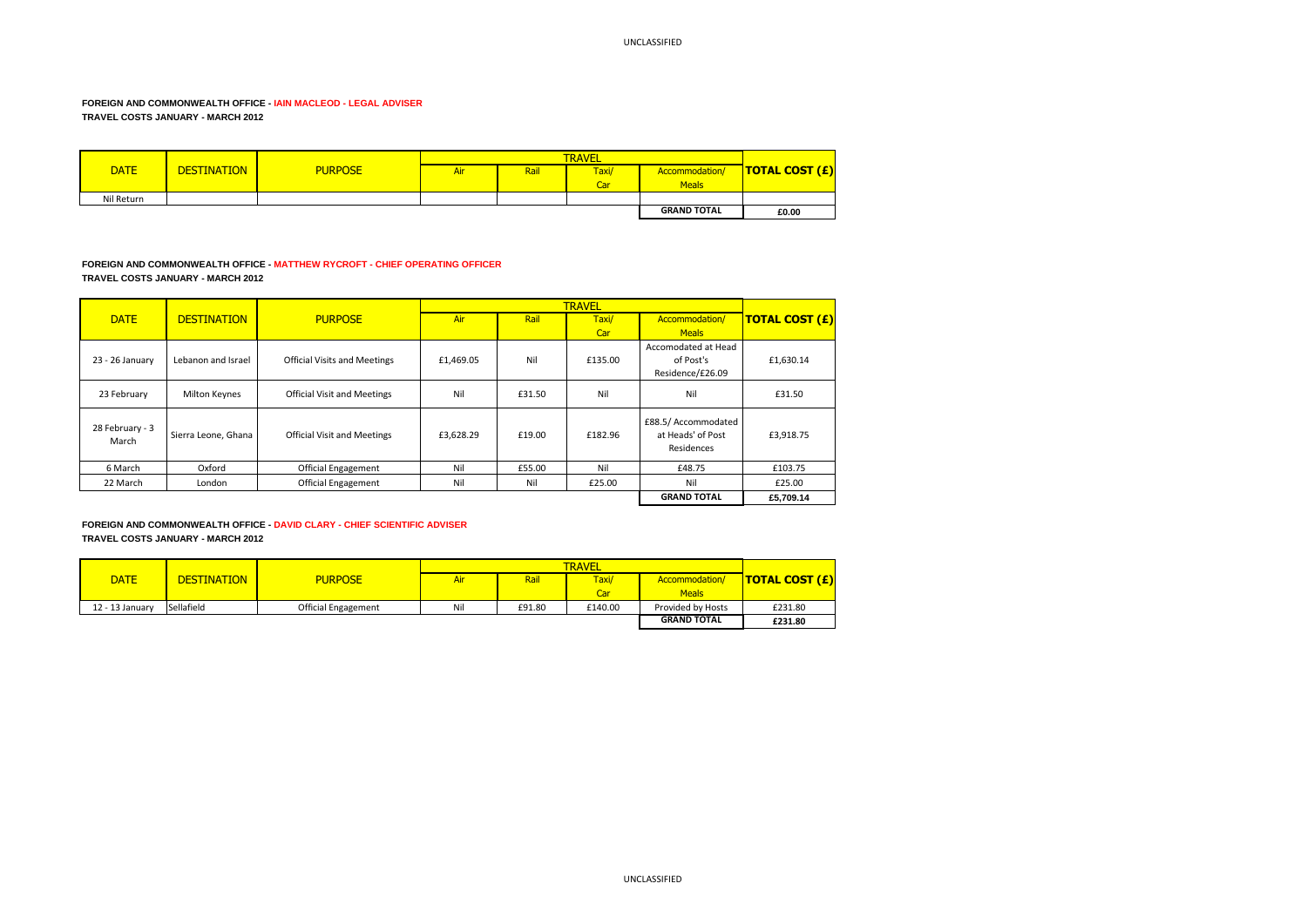# **FOREIGN AND COMMONWEALTH OFFICE - ROBERT HANNIGAN - DIRECTOR GENERAL DEFENCE AND INTELLIGENCE TRAVEL COSTS JANUARY - MARCH 2012**

| <b>DATE</b>   | <b>DESTINATION</b>   | <b>PURPOSE</b>                      | Air       | Rail    | Taxi/   | Accommodation/                              | <b>TOTAL COST (£)</b> |
|---------------|----------------------|-------------------------------------|-----------|---------|---------|---------------------------------------------|-----------------------|
|               |                      |                                     |           |         | Car     | <b>Meals</b>                                |                       |
| 30 January    | London               | <b>Official Engagement</b>          | Nil       | Nil     | £32.00  | Nil                                         | £32.00                |
| 11 - 17 March | <b>United States</b> | <b>Official Visits and Meetings</b> | £3.702.10 | £229.00 | £155.20 | £392.73                                     | £4,479.03             |
| 21 - 22 March | Rome                 | <b>Official Visits and Meetings</b> | £950.50   | Nil     | £53.84  | Accommodated at Head<br>of Post's Residence | £1,004.34             |
|               |                      |                                     |           |         |         | <b>GRAND TOTAL</b>                          | £5.515.37             |

**FOREIGN AND COMMONWEALTH OFFICE - RUDY MARKHAM - NON EXECUTIVE TRAVEL COSTS JANUARY - MARCH 2012**

|             |                    |                |     | <b>TRAVEL</b> |       |                    |                                    |  |
|-------------|--------------------|----------------|-----|---------------|-------|--------------------|------------------------------------|--|
| <b>DATE</b> | <b>DESTINATION</b> | <b>PURPOSE</b> | Air | Rail          | Taxi/ | Accommodation/     | <b>TOTAL COST <math>(E)</math></b> |  |
|             |                    |                |     |               | Car   | <b>Meals</b>       |                                    |  |
| Nil Return  |                    |                |     |               |       |                    |                                    |  |
|             |                    |                |     |               |       | <b>GRAND TOTAL</b> | £0.00                              |  |

**FOREIGN AND COMMONWEALTH OFFICE - MENNA RAWLINGS - DIRECTOR HUMAN RESOURCES TRAVEL COSTS JANUARY - MARCH 2012**

|              |                      |                                     |            | <b>TRAVEL</b> |         |                    |                       |  |
|--------------|----------------------|-------------------------------------|------------|---------------|---------|--------------------|-----------------------|--|
| <b>DATE</b>  | <b>DESTINATION</b>   | <b>PURPOSE</b>                      | <b>Air</b> | Rail          | Taxi/   | Accommodation/     | <b>TOTAL COST (£)</b> |  |
|              |                      |                                     |            |               | Car     | <b>Meals</b>       |                       |  |
| 18 January   | <b>Milton Keynes</b> | <b>Official Visit and Meetings</b>  | Nil        | £29.00        | Nil     | Nil                | £29.00                |  |
| 23 February  | Milton Keynes        | <b>Official Visit and Meetings</b>  | Nil        | £29.00        | Nil     | Nil                | £29.00                |  |
| 5 - 10 March | Pakistan             | <b>Official Visits and Meetings</b> | £1,995.65  | Nil           | £402.84 | Nil                | £2,398.49             |  |
| 21 - March   | Swindon              | <b>Official Visit and Meetings</b>  | Nil        | £51.50        | Nil     | Nil                | £51.50                |  |
|              |                      |                                     |            |               |         | <b>GRAND TOTAL</b> | £2.507.99             |  |